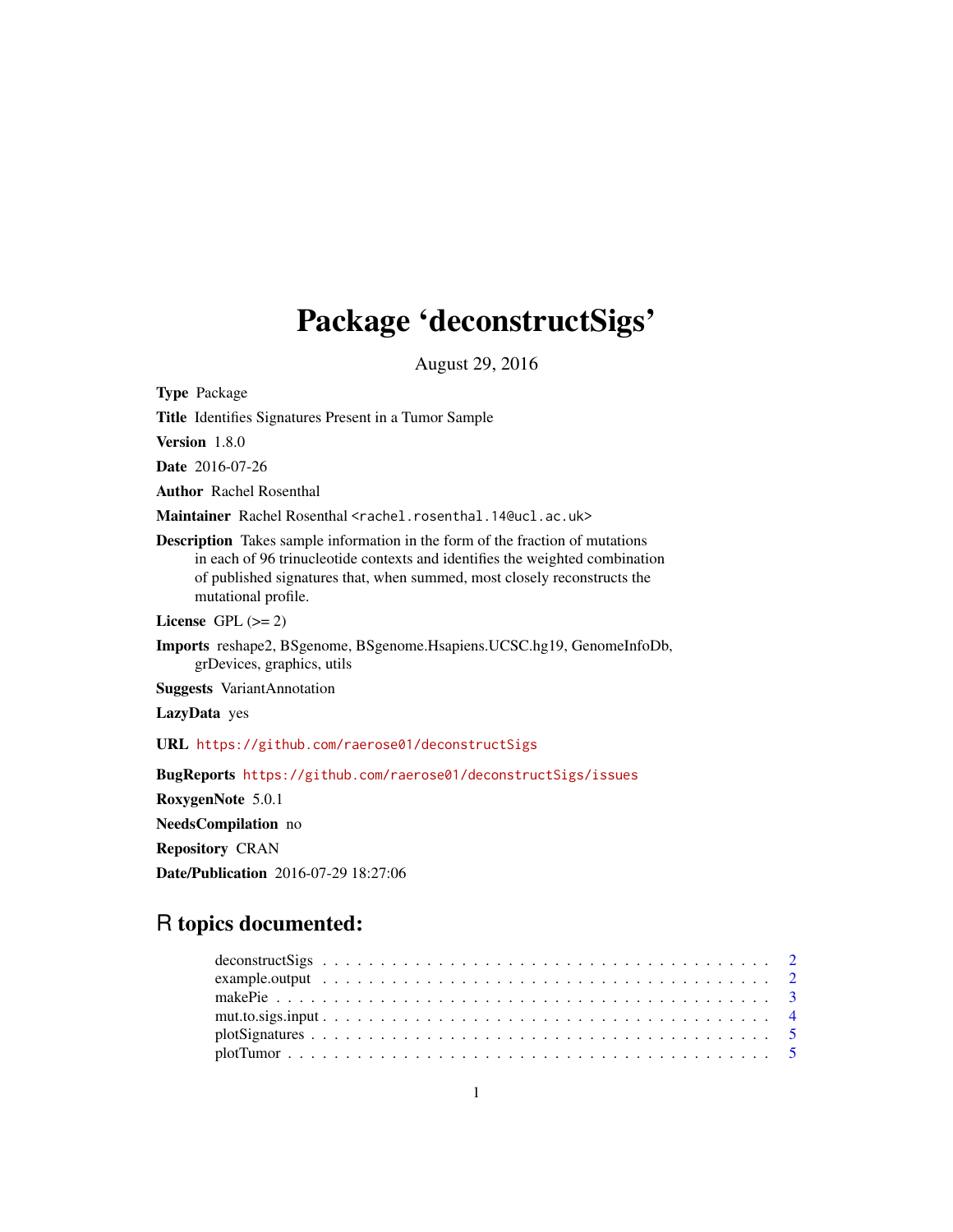### <span id="page-1-0"></span>2 example.output

| Index |  |
|-------|--|

deconstructSigs *deconstructSigs*

#### Description

Takes sample information in the form of the fraction of mutations in each of 96 trinucleotide contexts and identifies the weighted combination of published signatures that, when summed, most closely reconstructs the mutational profile.

#### Main functions

- [whichSignatures](#page-8-1)
- [mut.to.sigs.input](#page-3-1)
- [plotSignatures](#page-4-1)
- [makePie](#page-2-1)

#### Author(s)

Rachel Rosenthal rachel.rosenthal.14@ucl.ac.uk

example.output *Example output of whichSignatures()*

#### Description

A list that was generated from running whichSignatures(). It contains the following:

#### Format

A list of four elements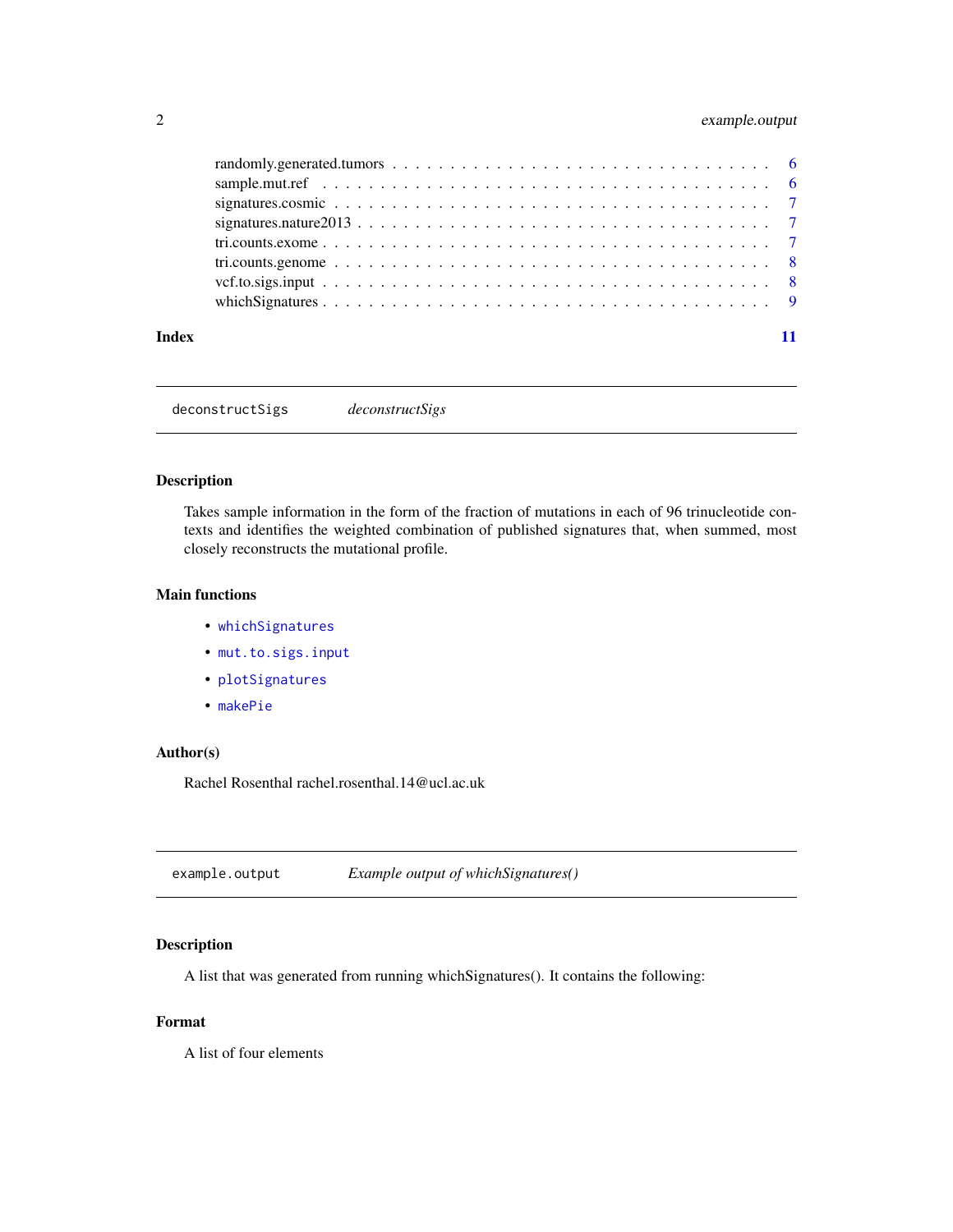#### <span id="page-2-0"></span>makePie 3

#### Details

- weights weight of each signature found in the sample
- tumor tricontext fractions that were used as input
- product product of the weights by the reference signatures used
- diff difference between the tumor tricontexts fractions used as input and those generated as the product
- unknown the fraction of the tumor profile that could not be assigned to a signature

#### <span id="page-2-1"></span>makePie *Plots the weights from whichSignatures()*

#### Description

Uses the output from whichSignatures() and creates a pie chart of the weights outputted

#### Usage

```
makePie(sigs.output, sub = "", add.color = NULL)
```
#### Arguments

| sigs.output | The list output from which Signatures()                                    |
|-------------|----------------------------------------------------------------------------|
| sub         | A character vector that specifies cancer subtype for plot title, if wanted |
| add.color   | Optional character vector to assign additional colors for novel signatures |

#### Value

Plots a pie chart of the weights calculated in the given tumor sample

#### Examples

makePie(example.output)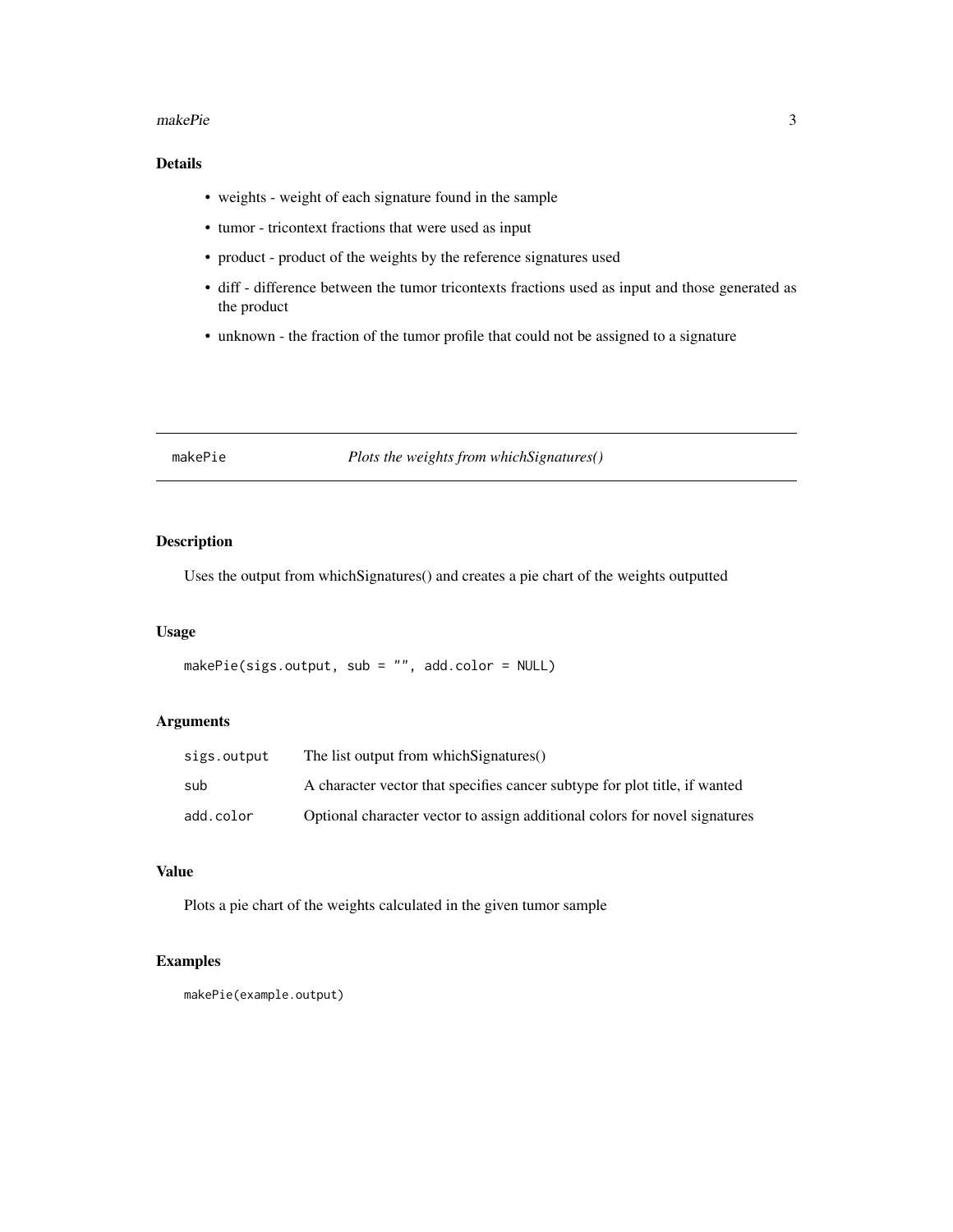#### <span id="page-3-1"></span><span id="page-3-0"></span>Description

Given a mutation list, outputs a data frame with counts of how frequently a mutation is found within each trinucleotide context per sample ID. Output can be used as input into getTriContextFraction.

#### Usage

```
mut.to.sigs.input(mut.ref, sample.id = "Sample", chr = "chr", pos = "pos",
  ref = "ref", alt = "alt", bsg = NULL)
```
#### Arguments

| mut.ref   | Location of the mutation file that is to be converted or name of data frame in<br>environment |
|-----------|-----------------------------------------------------------------------------------------------|
| sample.id | Column name in the mutation file corresponding to the Sample ID                               |
| chr       | Column name in the mutation file corresponding to the chromosome                              |
| pos       | Column name in the mutation file corresponding to the mutation position                       |
| ref       | Column name in the mutation file corresponding to the reference base                          |
| alt       | Column name in the mutation file corresponding to the alternate base                          |
| bsg       | Only set if another genome build is required. Must be a BSgenome object.                      |

#### Details

The context sequence is taken from the BSgenome.Hsapiens.UCSC.hgX::Hsapiens object. Therefore the coordinates must correspond to the human hgX assembly. Default is set to the UCSC hg19 assembly, which corresponds to the GRCh37 assembly. If another assembly is required, it must already be present in the R workspace and fed as a parameter. This method will translate chromosome names from other versions of the assembly like NCBI or Ensembl. For instance, the following transformation will be done: "1" -> "chr1"; "MT" -> "chrM"; "GL000245.1" -> "chrUn\_gl000245"; etc.

#### Value

A data frame that contains sample IDs for the rows and trinucleotide contexts for the columns. Each entry is the count of how many times a mutation with that trinucleotide context is seen in the sample.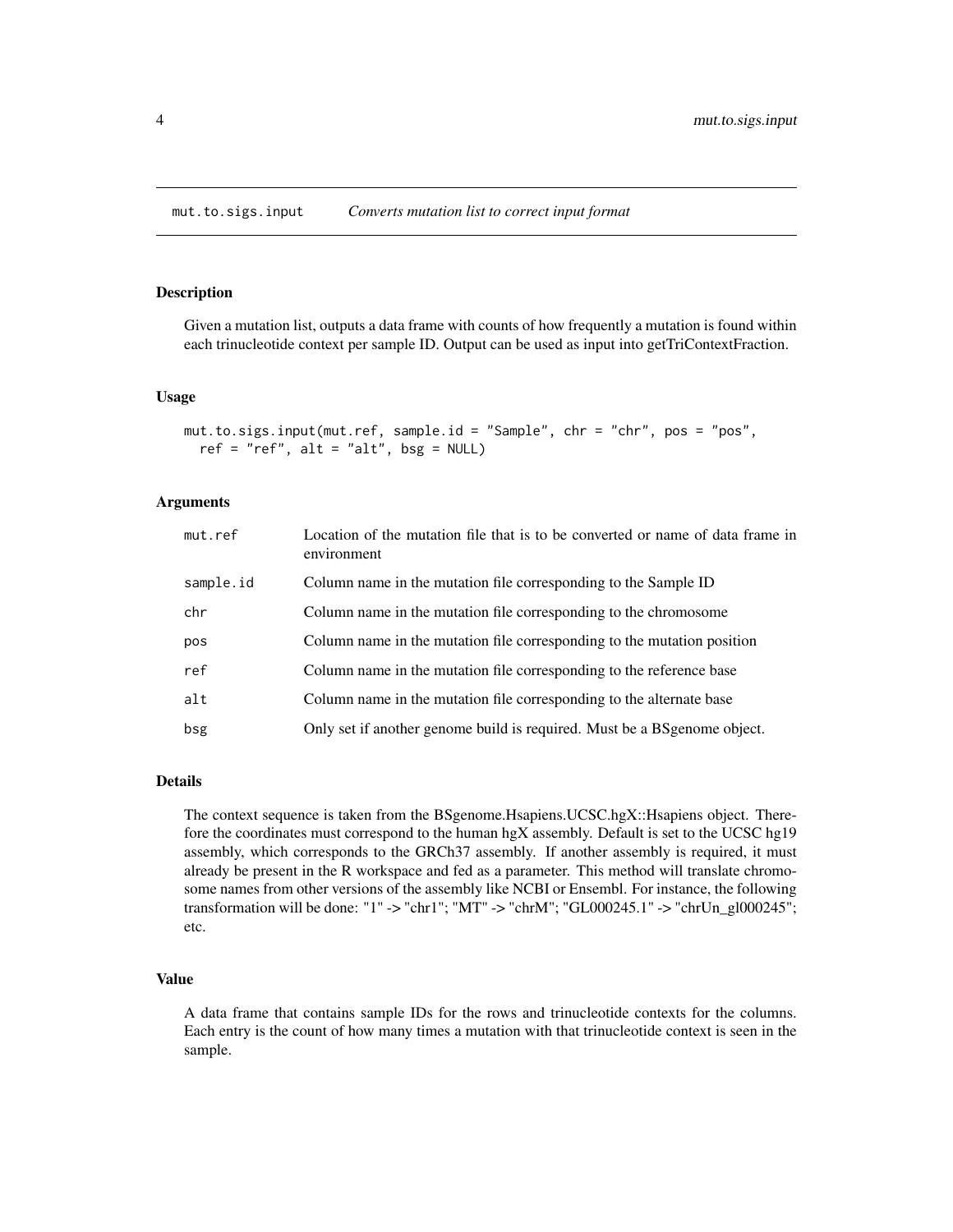#### <span id="page-4-0"></span>plotSignatures 5

#### Examples

```
## Not run:
sigs.input = mut.to.sigs.input(mut.ref = sample.mut.ref, sample.id = "Sample",
chr = "chr", pos = "pos", ref = "ref", alt = "alt", bsg =
BSgenome.Hsapiens.UCSC.hg19)
```
## End(Not run)

<span id="page-4-1"></span>plotSignatures *Plots the result from whichSignatures()*

#### Description

Uses the output from whichSignatures() and creates a plot of the given tumor mutational spectrum and the calculated one

#### Usage

```
plotSignatures(sigs.output, sub = "")
```
#### Arguments

| sigs.output | The list output from which Signatures()                                    |
|-------------|----------------------------------------------------------------------------|
| sub         | A character vector that specifies cancer subtype for plot title, if wanted |

#### Value

Plots the trinucleotide frequency for the given tumor on the top panel, the calculated one on the middle panel, and the difference between the two on the bottom panel.

#### Examples

```
plotSignatures(example.output, sub = "example")
```
plotTumor *Plots a tumor profile*

#### Description

Uses the output from whichSignatures() and creates a plot of the given tumor mutational spectrum and the calculated one

#### Usage

```
plotTumor(tumor, sub = "")
```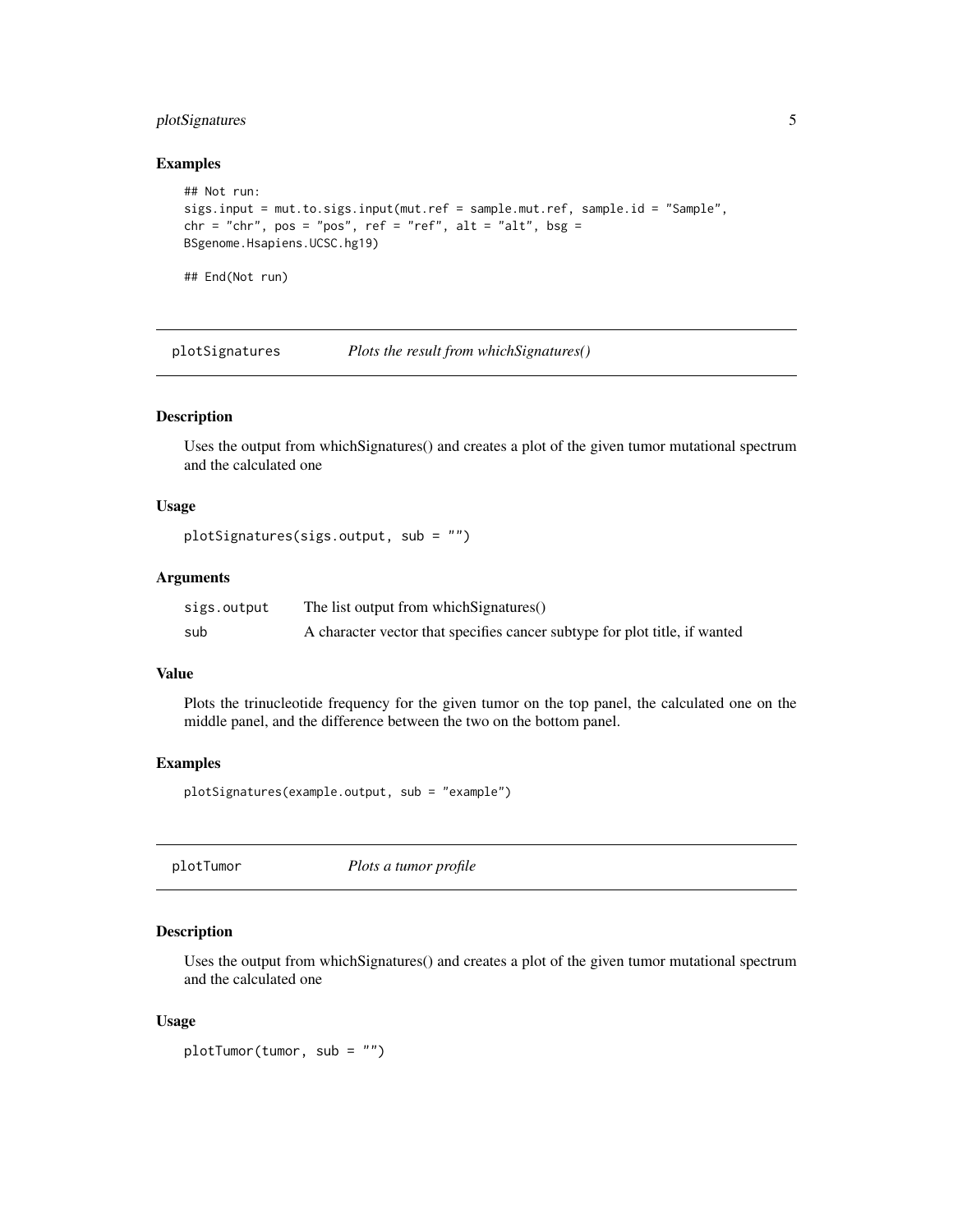#### <span id="page-5-0"></span>**Arguments**

| tumor | A tumor matrix                                                             |
|-------|----------------------------------------------------------------------------|
| sub   | A character vector that specifies cancer subtype for plot title, if wanted |

#### Value

Plots the trinucleotide frequency for the given tumor

#### Examples

```
plotTumor(example.output[['tumor']], sub = "example")
```
randomly.generated.tumors

*Values for 100 randomly generated tumor samples*

#### Description

A dataset containing the value for the 96-trinucleotide contexts of 100 tumors generated by a random linear combination of the Nature 2013 signatures.

#### Format

A data frame of 100 rows and 96 columns

sample.mut.ref *Example input to mut.to.sigs.input()*

#### Description

A data frame containing example mutations that can be used as input to mut.to.sigs.input(). Data comes from two TCGA LUAD patients (http://cancergenome.nih.gov/) Contains the following columns:

#### Format

A data frame of 657 rows and 5 column that contains example mutations which could be used in mut.to.sigs.input()

#### Details

- Sample sample name
- chr chromosome number
- pos chromosome position
- ref reference base
- alt alternate base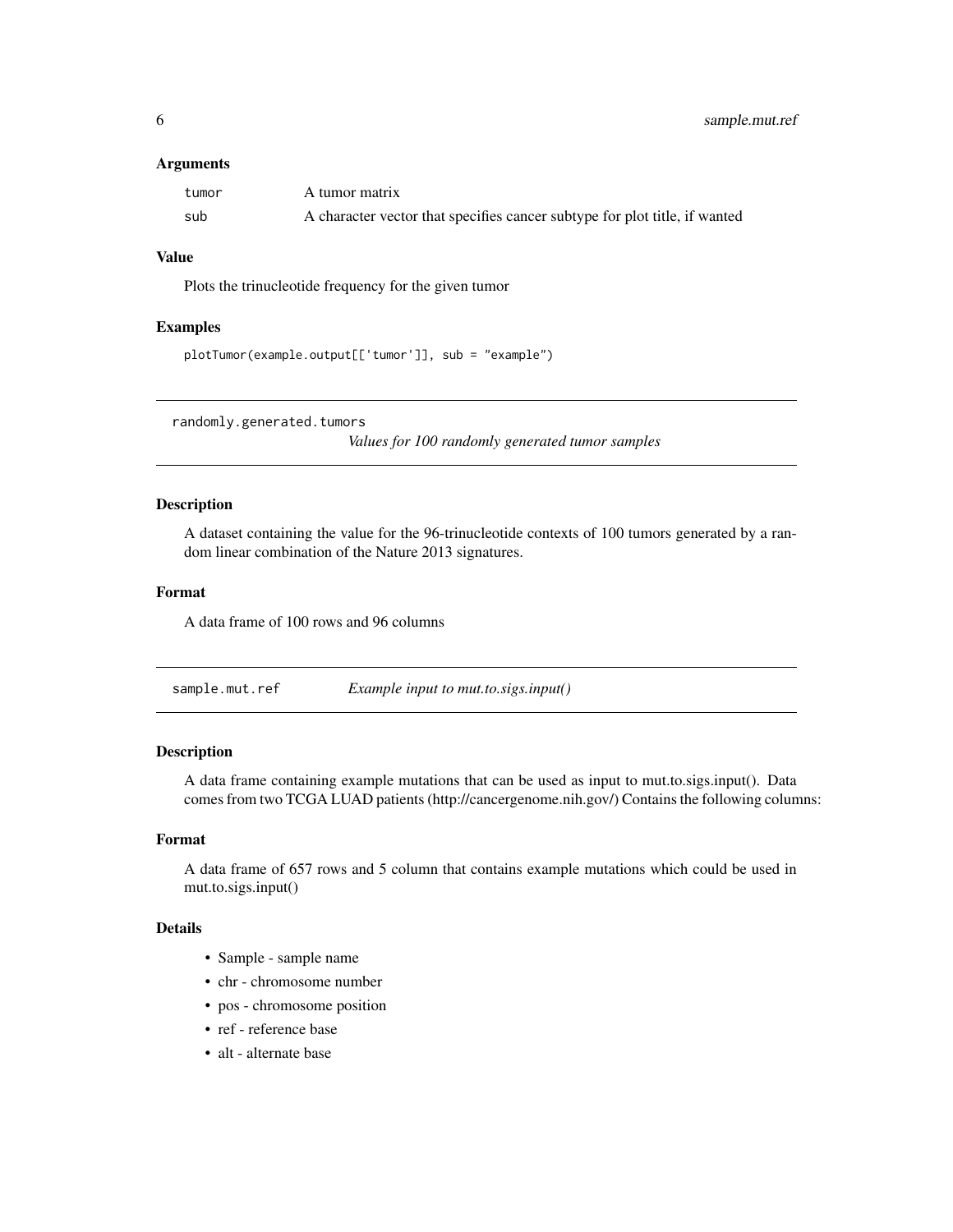#### <span id="page-6-0"></span>signatures.cosmic 7

#### Source

<http://cancergenome.nih.gov/>

signatures.cosmic *Published Signatures from Sanger COSMIC*

#### Description

A dataset containing the additional signatures identified read into R as a data frame. Can be used the 'signatures.ref' parameter in whichSignatures().

#### Format

A data frame of 30 rows and 96 columns

#### Source

<http://cancer.sanger.ac.uk/cosmic/signatures>

signatures.nature2013 *Published Signatures from Alexandrov et al 2013*

#### **Description**

A dataset containing the published signatures from Alexandrov et al read into R as a data frame. Can be used the 'signatures.ref' parameter in whichSignatures(). Data obtained: Nature 2013 PMID:23945592

#### Format

A data frame of 27 rows and 96 columns

#### Source

<http://www.ncbi.nlm.nih.gov/pubmed/23945592>

tri.counts.exome *The counts of every trinuclotide frequency in an exome*

#### Description

A datset containing the number of times each trinucleotide (ex: ACA) is found in the exome region captured by sequencing. Can be used as the 'trimer.counts.loc' parameter in whichSignatures().

#### Format

A data frame of 32 rows and 1 column that contains the counts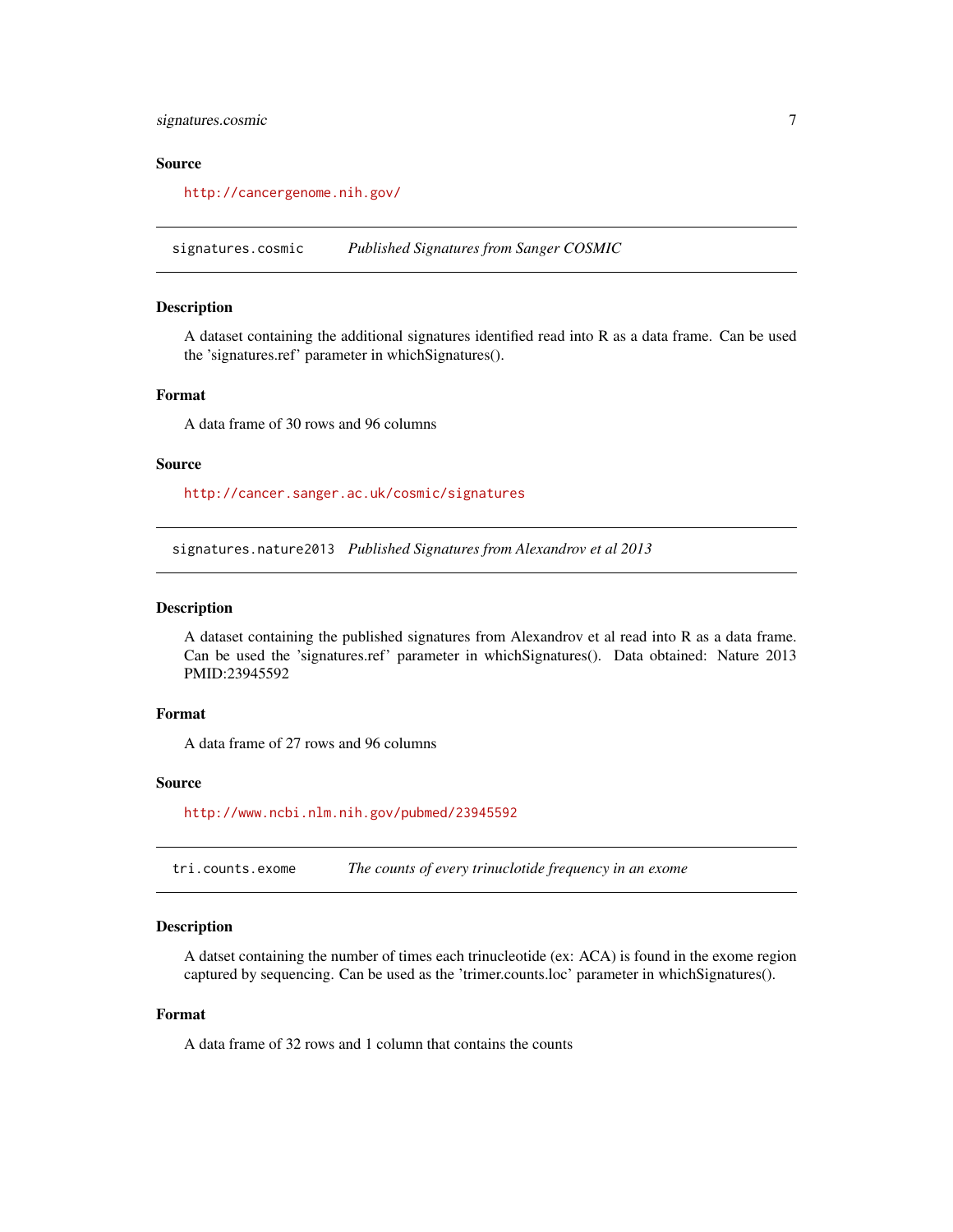<span id="page-7-0"></span>

#### **Description**

A datset containing the number of times each trinucleotide (ex: ACA) is found in the hg19 genome. Can be used as the 'trimer.counts.loc' parameter in whichSignatures().

#### Format

A data frame of 32 rows and 1 column that contains the counts

vcf.to.sigs.input *Converts a VCF file to correct input format*

#### Description

Given a VCF file, outputs a data frame with counts of how frequently a mutation is found within each trinucleotide context per sample ID. Output can be used as input into getTriContextFraction.

#### Usage

vcf.to.sigs.input(vcf, bsg = NULL)

#### Arguments

| vcf | Location of the VCF file that is to be converted                          |
|-----|---------------------------------------------------------------------------|
| bsg | Only set if another genome build is required. Must be a BS genome object. |

#### Details

The context sequence is taken from the BSgenome.Hsapiens.UCSC.hg19::Hsapiens object, therefore the coordinates must correspond to the human hg19 assembly, the UCSC version of the GRCh37 Homo sapiens assembly. This method will to its best to translate chromosome names from other versions of the assembly like NCBI or Ensembl. For instance, the following transformation will be done: "1" -> "chr1"; "MT" -> "chrM"; "GL000245.1" -> "chrUn\_gl000245"; etc.

This method relies on the VariantAnnotation package to read the VCF file.

#### Value

A data frame that contains sample IDs for the rows and trinucleotide contexts for the columns. Each entry is the count of how many times a mutation with that trinucleotide context is seen in the sample.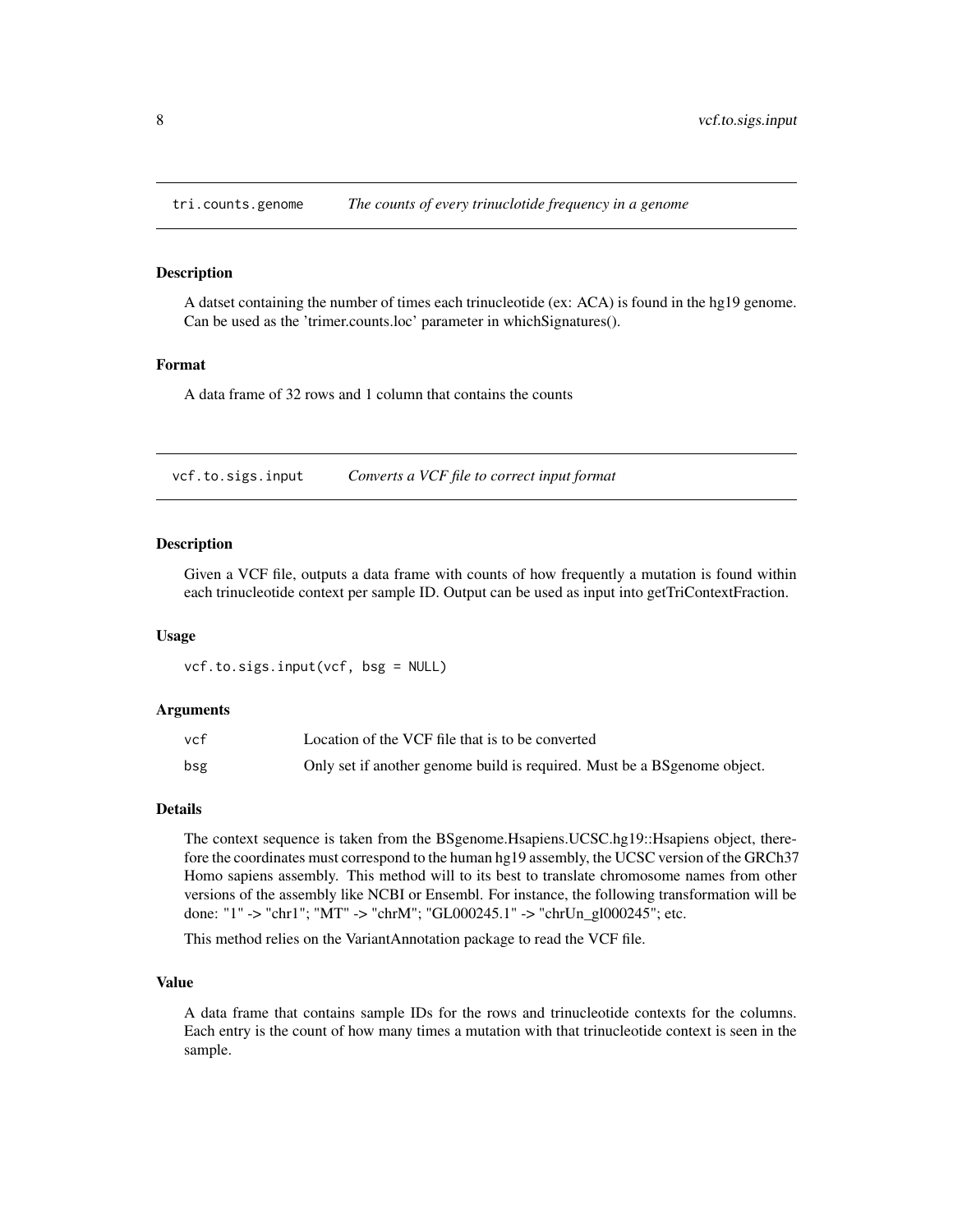### <span id="page-8-0"></span>whichSignatures 9

### Examples

```
## Not run:
sigs.input = vcf.to.sigs.input(vcf = "variants.vcf")
## End(Not run)
```
<span id="page-8-1"></span>whichSignatures *Which signatures are present*

#### Description

Determines how much of each signature is present in the sample given

#### Usage

```
whichSignatures(tumor.ref = NA, sample.id,
  signatures.ref = signatures.nature2013, associated = c(),
  signatures.limit = NA, signature.cutoff = 0.06, contexts.needed = FALSE,
  tri.counts.method = "default")
```
#### Arguments

| tumor.ref         | Either a data frame or location of input text file, where rows are samples, columns<br>are trinucleotide contexts                         |
|-------------------|-------------------------------------------------------------------------------------------------------------------------------------------|
| sample.id         | Name of sample – should be rowname of tumor.ref. Optional if the tumor.ref<br>contains one single sample                                  |
|                   | signatures.ref Either a data frame or location of signature text file, where rows are signatures,<br>columns are trinucleotide contexts   |
| associated        | Vector of associated signatures. If given, will narrow the signatures tested to<br>only the ones listed.                                  |
| signatures.limit  |                                                                                                                                           |
|                   | Number of signatures to limit the search to                                                                                               |
| signature.cutoff  |                                                                                                                                           |
|                   | Discard any signature contributions with a weight less than this amount                                                                   |
| contexts.needed   |                                                                                                                                           |
|                   | FALSE if tumor.file is a context file, TRUE if it is only mutation counts                                                                 |
| tri.counts.method |                                                                                                                                           |
|                   | Set to either:                                                                                                                            |
|                   | • $'default' - no further normalization$                                                                                                  |
|                   | • 'exome' – normalized by number of times each trinucleotide context is ob-<br>served in the exome                                        |
|                   | • 'genome' – normalized by number of times each trinucleotide context is<br>observed in the genome                                        |
|                   | • 'exome2genome' – multiplied by a ratio of that trinucleotide's occurence<br>in the genome to the trinucleotide's occurence in the exome |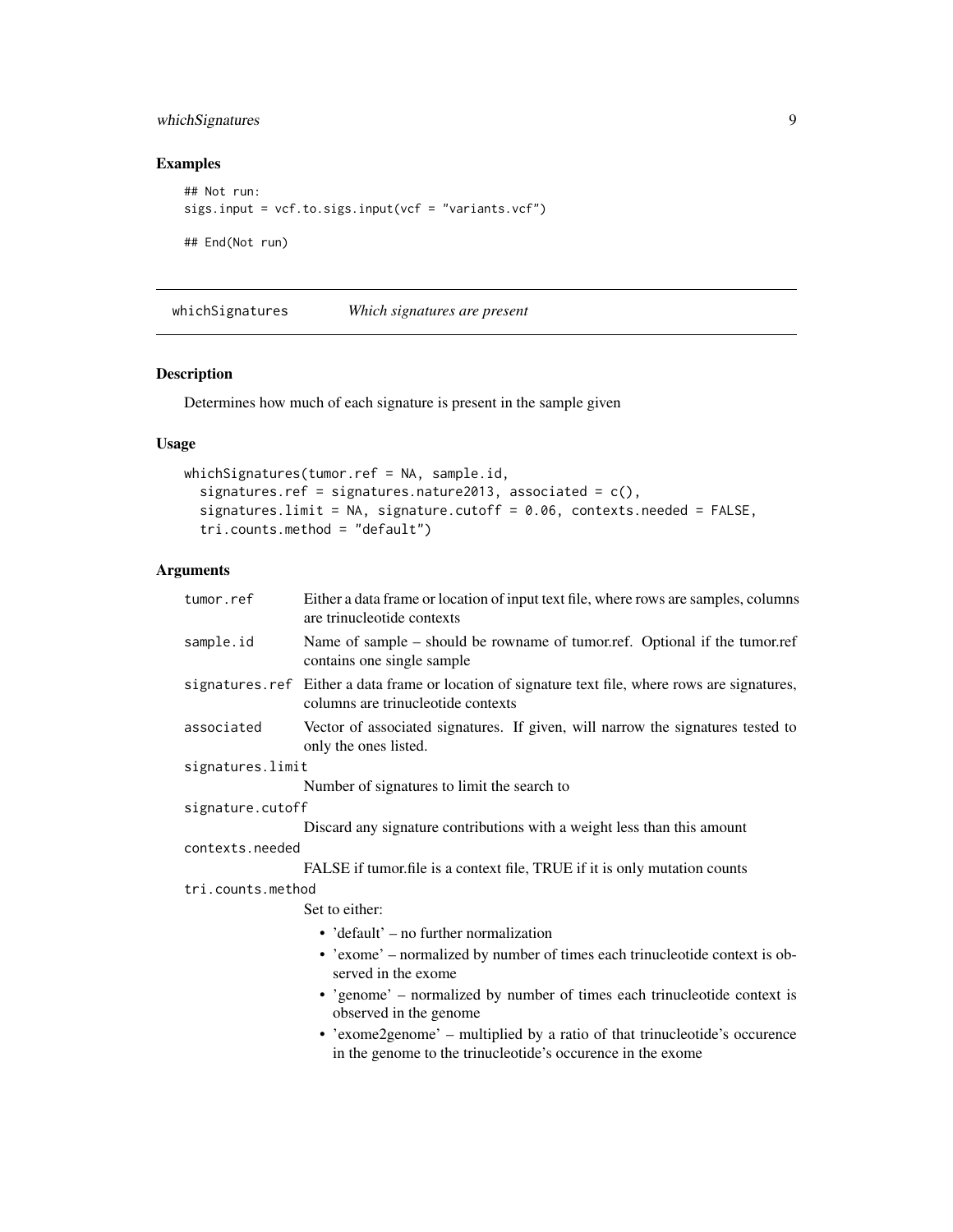- 'genome2exome' multiplied by a ratio of that trinucleotide's occurence in the exome to the trinucleotide's occurence in the genome
- data frame containing user defined scaling factor count data for each trinucleotide context is multiplied by the corresponding value given in the data frame

#### Value

A list of the weights for each signatures, the product when those are multiplied on the signatures, the difference between the tumor sample and product, the tumor sample tricontext distribution given, and the unknown weight.

#### Normalization

If the input data frame only contains the counts of the mutations observed in each context, then the data frame must be normalized. In these cases, the value of 'contexts.needed' should be TRUE. The parameter, 'tri.counts.method', determines any additional normalization performed. Any user provided data frames should match the format of 'tri.counts.exome' and 'tri.counts.genome'. The method of normalization chosen should match how the input signatures were normalized. For exome data, the 'exome2genome' method is appropriate for the signatures included in this package. For whole genome data, use the 'default' method to obtain consistent results.

#### Examples

```
test = whichSignatures(tumor.ref = randomly.generated.tumors,
                      square.id = "2",
                       contexts.needed = FALSE)
```